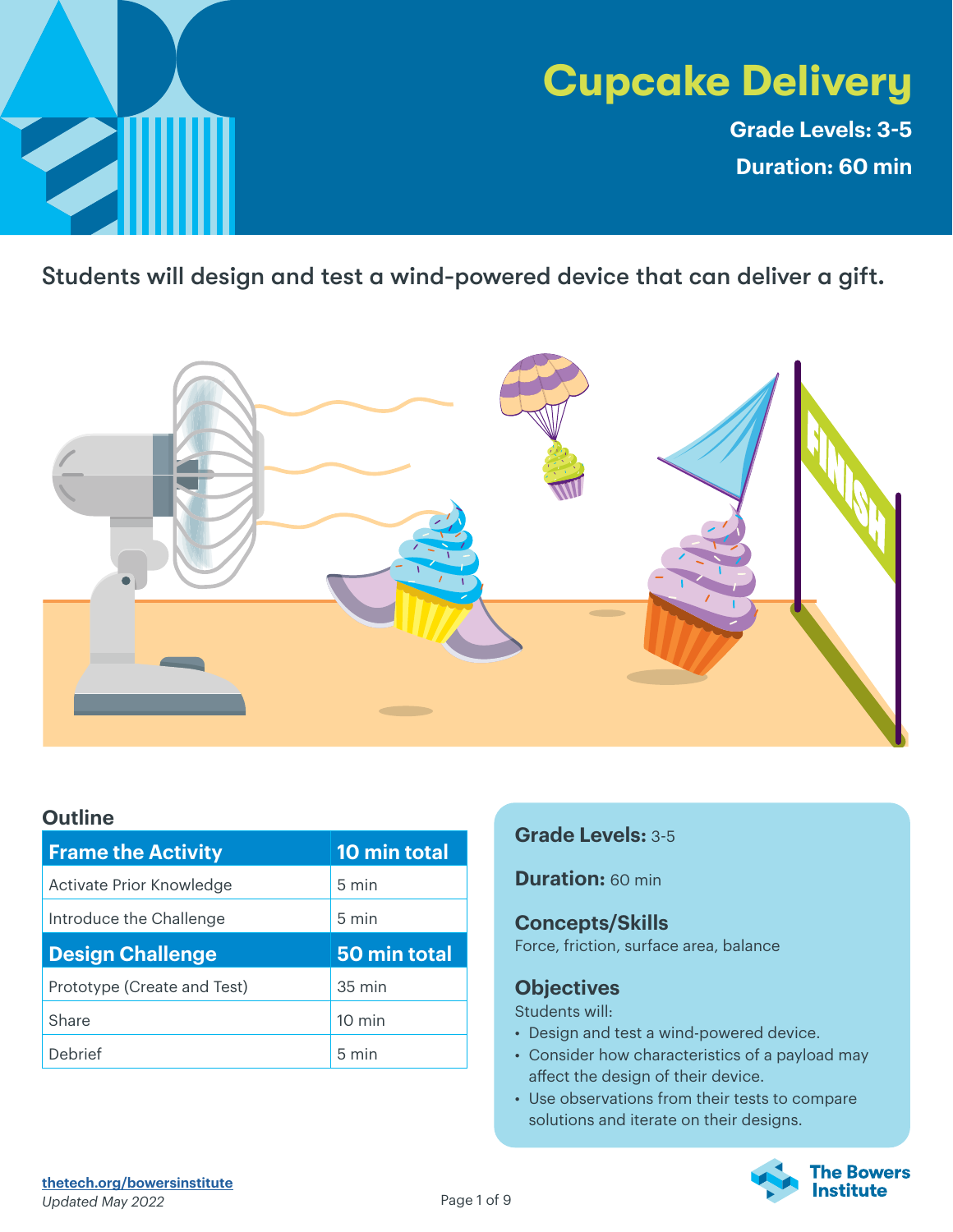# **Materials and Preparation**

### **Materials**

Look for items that match the categories; see the suggestions below for ideas. Try to provide several different types of items for each category. Materials can vary among groups and do not need to be identical.

| (per class of 32 students)                                                                                                  |                                                         |                   |                                        |                                    |
|-----------------------------------------------------------------------------------------------------------------------------|---------------------------------------------------------|-------------------|----------------------------------------|------------------------------------|
| <b>Wind Catchers</b><br>$(25+ total)$                                                                                       | <b>Structural Pieces Round Objects</b><br>$(50+$ total) | $(25+ total)$     | <b>Bases</b><br>$(25+ total)$          | <b>Fasteners</b><br>$(100+$ total) |
| • Fabric                                                                                                                    | • Straws                                                | • Cardboard tubes | • Strawberry baskets                   | • Masking tape                     |
| • Cardstock paper                                                                                                           | • Craft sticks                                          | $\cdot$ CDs       | • Fry baskets                          | • Twist ties                       |
| • Cardboard scraps                                                                                                          | • Chopsticks                                            | • Bottle caps     | • Paper cups                           | • String                           |
| • Recycled paper                                                                                                            | • Bamboo skewers                                        | • Plastic lids    | • Pipette trays                        | • Rubber bands                     |
| • Foam sheets<br>www                                                                                                        |                                                         | • Paper plates    | • To-go food<br>containers<br>Williams | • Hair ties                        |
| □ Also needed: Supply bins or bags to organize materials                                                                    |                                                         |                   |                                        |                                    |
| Tip: Don't use glue and limit the use of tape. This allows for faster iteration,<br>more reuse of materials, and less mess. |                                                         |                   |                                        |                                    |

| (1 set per team)                                                                             | (1 set per class)                                       |
|----------------------------------------------------------------------------------------------|---------------------------------------------------------|
| <b>Tools</b>                                                                                 | <b>Test Area Supplies</b>                               |
| • Scissors                                                                                   | • Standing fan                                          |
| • Hole punch                                                                                 | • Tape for securing power cords and marking test area   |
| • Item for gift (payload)                                                                    | • 3 x 8 ft (.91 x 2.44 m) smooth surface as the "track" |
| • Optional: Heavier payload item<br>(if including Challenge Card Extension)                  | (e.g., linoleum floor, table top)                       |
| • Optional: Crop-a-dile® 1⁄4 in Power Punch<br>(for punching holes in plastic and cardboard) |                                                         |
| • Optional: Stopwatch                                                                        |                                                         |

### **Materials Tech Tip**

At The Tech Interactive, we generally set up the materials for this activity buffet-style so students can explore lots of options for building their devices. However, this can become chaotic in a classroom setting. To minimize material mess, try setting up categories of materials in different parts of the room to avoid congestion in one area, or limit the number of materials students can use at a time.

For more strategies on managing materials in design challenges, check out our **Tech Tip: Materials Strategies for Engineering Design [PDF](https://www.thetech.org/sites/default/files/techtip_materialstrategiesforengineering-19.pdf)** and **[Video](https://www.youtube.com/watch?v=3gBmiGkPK6g&list=PLy9Z_P3t7XMAg1P2GOxb7yZMoWbyg4cwh&index=3)**.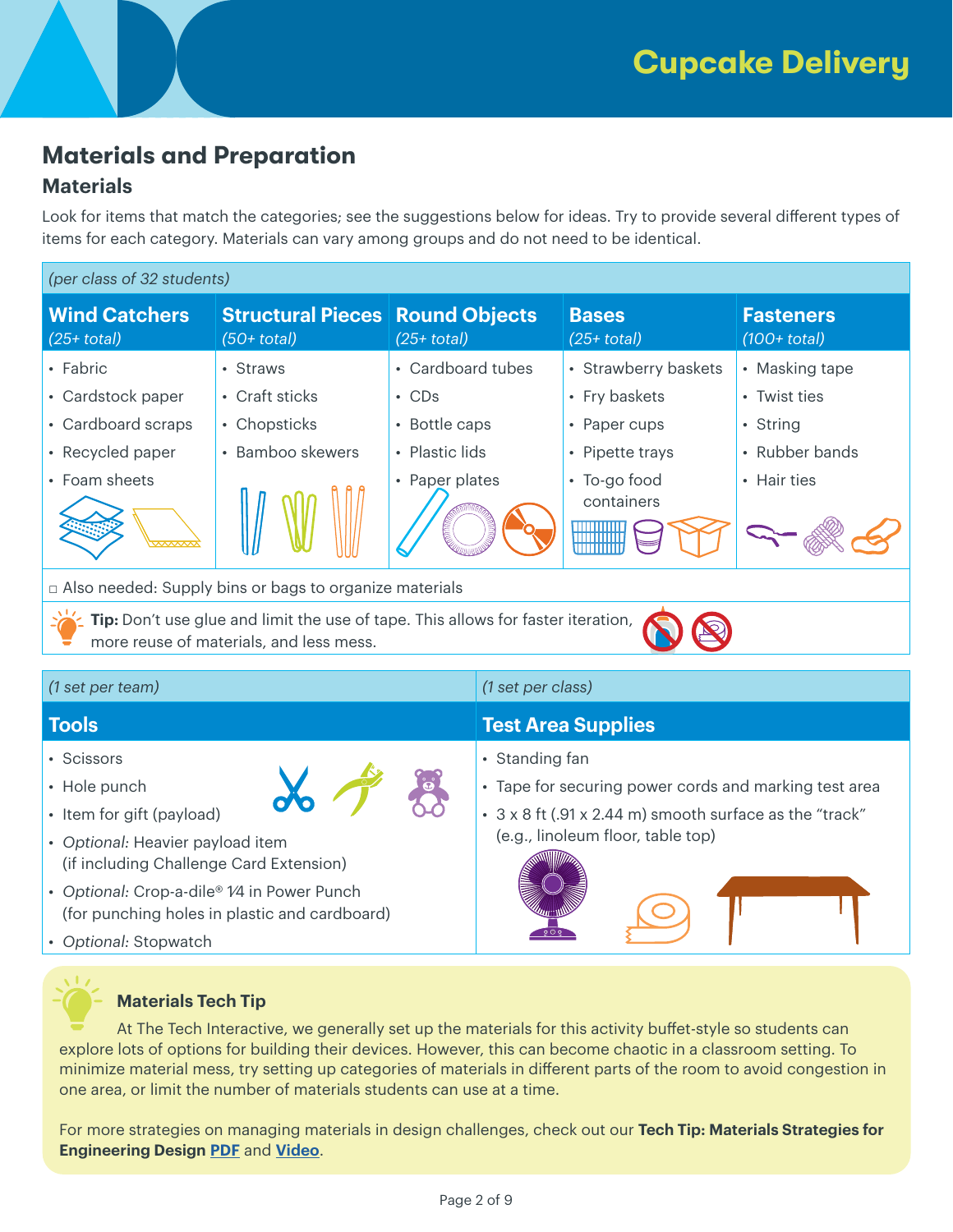## **Testing Set-up**

- 1. Set up the testing area as far from the materials table(s) and building area as possible to avoid congestion. Allow enough space for students to line up to take turns when testing.
- 2. We recommend testing on a flat, smooth surface at least 6-8 ft (1.83-2.44 m) long. Testing on a carpet or rough surface will be more challenging due to the increased friction.
	- If you do not have a long enough table, mark off test track space to the floor using tape.
- 3. Locate a fan to act as your wind power. We recommend using a standing fan with different wind speeds so students can test under different wind conditions.
	- If you can't find a fan, a hair dryer set to the "cool" setting can be used as an alternative.
	- Secure any power/extension cords with tape to prevent tripping.
- 4. Place the fan behind the starting point and mark off where the finish line will be.



### **Preparation**

- 1. Collect small items to act as the gift (payload). Make sure there are enough so each team (2-3 students) has one.
- 2. Gather, organize, and set out building materials.
- 3. Try out the activity yourself, with other educators, or kids you know. This will give you practice with the materials and tools to be able to anticipate student's questions.

**Tip:** Choose items for the payload that match the scenario of your challenge and the type of "gift" you are delivering. *For example*, silicone/paper baking cups filled with playdough could represent cupcakes or small cardboard boxes could represent presents.

Although this challenge is a "cupcake delivery," we do not recommend using real food items as they will prevent students from iterating and improving on their designs. Imagination is part of the fun!



### **Adaptations for Distance Learning**

For virtual learners designing devices from home, check out the **[The Tech Interactive at Home version](https://www.thetechathome.org/cupcakedelivery)** of Cupcake Delivery.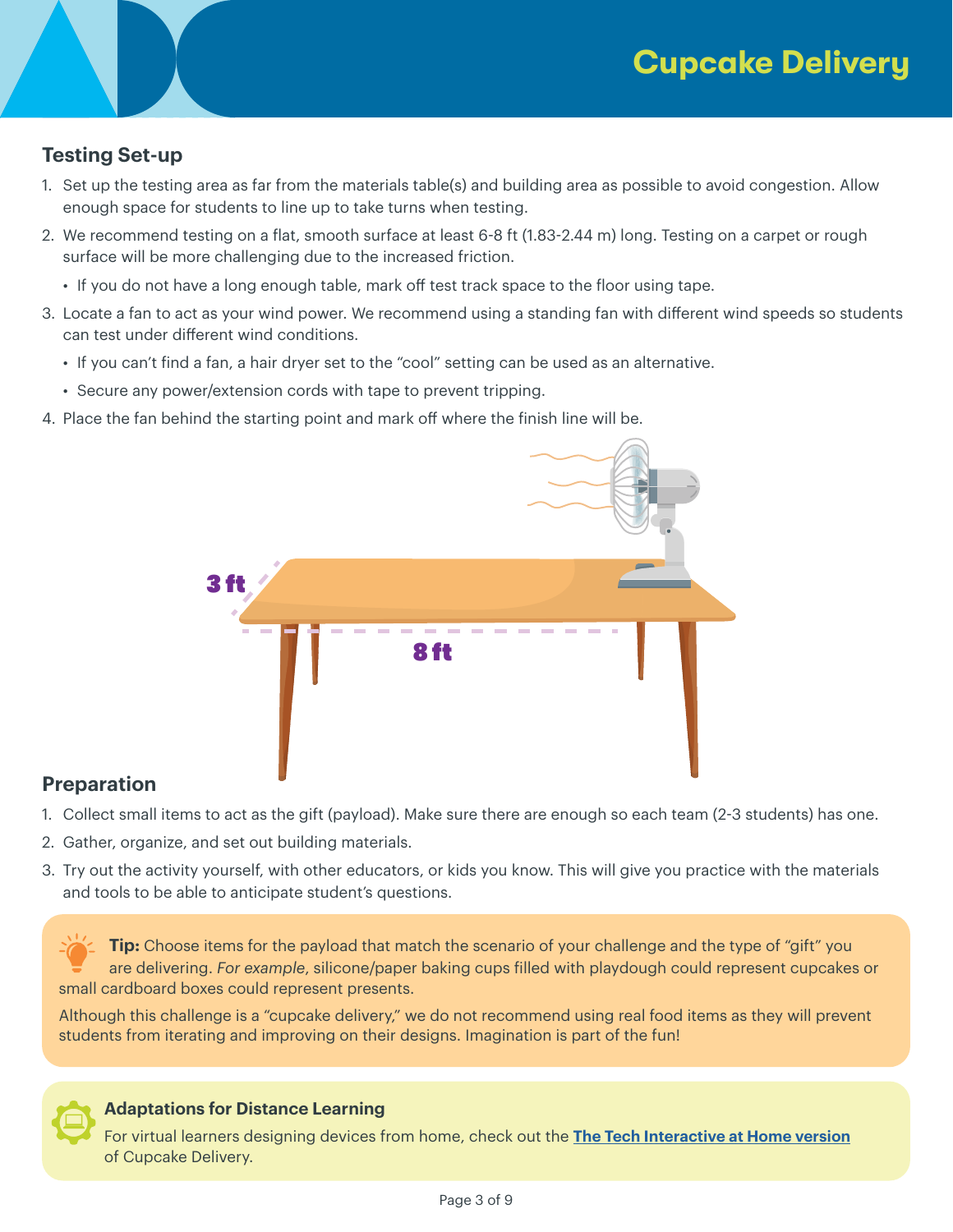# **Background Information**

Cupcake Delivery is one of The Tech's favorite ways to theme the classic wind-powered delivery design challenge. When we feature the activity in The Tech Studio, students are challenged with delivering 3D printed cupcakes as their **payload**. Using fake cupcakes as the item being delivered helps students to not only consider the engineering aspects of their design, but empathize with the user, or person who is receiving the cupcake, as well. No one wants a cupcake that has been smashed during delivery, so students need to consider how to design their devices to keep the cupcake safe during the ride.



At The Tech, we are a big fan of incorporating whimsical narratives, like delivering cupcakes, into **[Design Challenge](https://www.thetech.org/explore-dcl)  [Learning](https://www.thetech.org/explore-dcl)** activities. We have found that the addition of a narrative can lead to a more inclusive learning environment and can lower the barrier for entry for many students. In addition, the presence of empathy as part of the narrative or scenario leads to deeper engagement with engineering. Research conducted by The Tech, in partnership with other informal learning institutions, found that when empathy was present in a design challenge activity like creating windpowered vehicles, on average, students displayed twice the number of engineering practices and participated in the activity three times as long. As you facilitate this lesson, think about how you can recreate this spirit of whimsy in your own setting. Frame the design scenario with a narrative that appeals to your student's interests and helps them empathize with the user.

For more information on the research mentioned above, check out the **[practitioner's guide](https://www.informalscience.org/sites/default/files/Using%20Narratives%20to%20Support%20Empathy%20and%20Engineering_ScreenView.pdf)** for using narratives to support empathy and engineering practices at **[InformalScience.org](https://www.informalscience.org/)**.

# **Frame the Activity**

### **Activate Prior Knowledge** *(5 min)*

- 1. Introduce the concept of force as a push or pull on an object. Ask students if they can think of examples of objects that depend on the wind in order to function (pinwheels, wind turbines, kites, etc.).
- 2. Ask students for examples of vehicles that depend on the wind in order to move. Have them describe how these vehicles utilize the wind. Guiding questions can include:
	- *What kinds of vehicles use wind for power?*
	- *How do these vehicles use the wind to move forward?*
	- *What are some common or important parts of the vehicles that affect how they move?*



#### **Terminology Tip**

Use broader terms such as vehicle or device instead of specific terms like car in order to encourage students to think of a variety of different solutions. For this challenge, teams might create anything from a hamster wheel to a sled-like creation.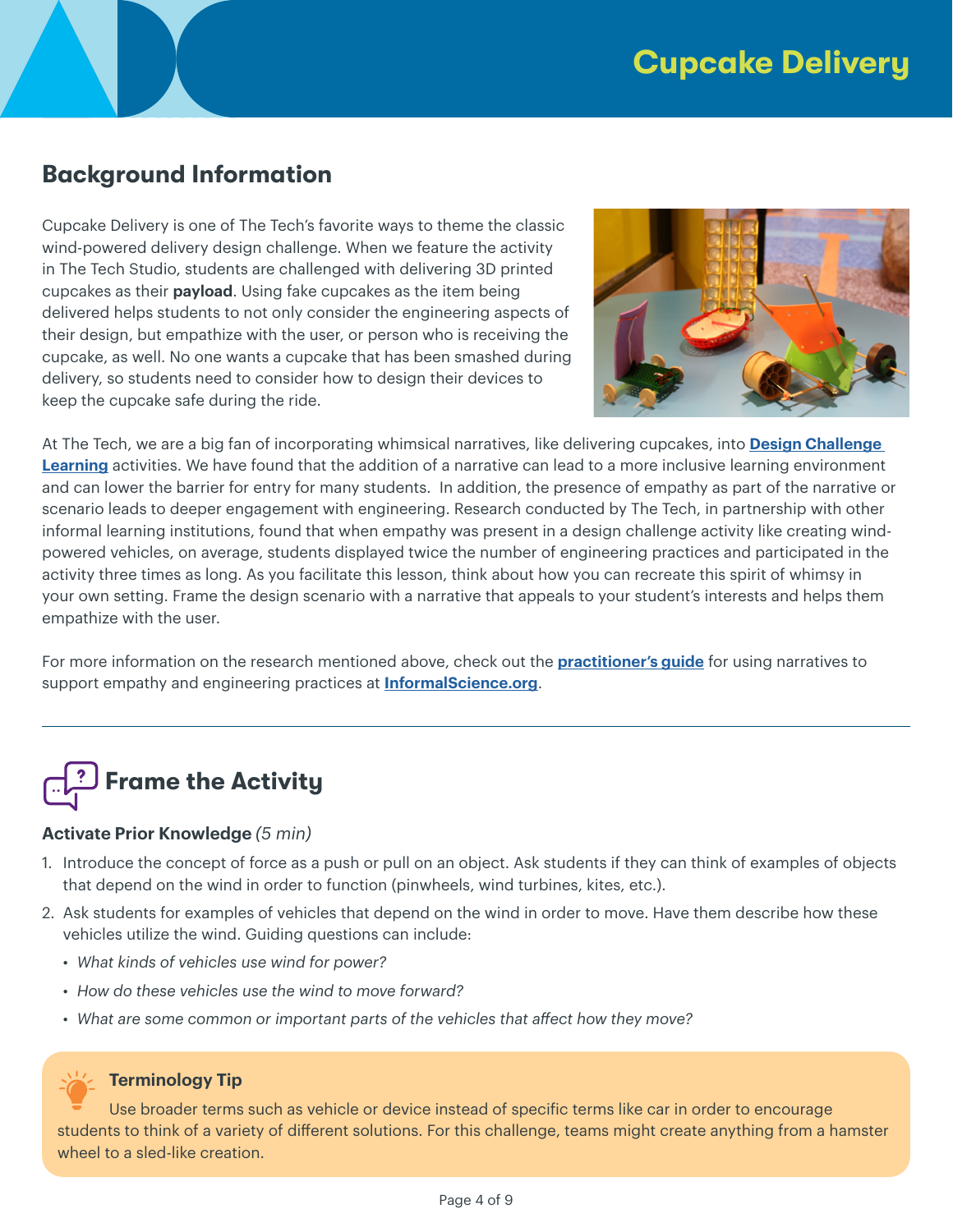- 3. During the discussion, introduce relevant vocabulary and concepts.
	- They will need a way to capture the wind so it pushes their device forward, such as including a **surface area** (*For example*: the sails on a sailboat).
	- The force from the wind needs to be able to overcome the force of **friction** between the device and surface on which it is traveling.
		- − Ask them to consider the difference between sliding across hardwood floors with socks and without socks. This can help show how the force of friction changes with the use of different materials.
	- **Balance** can also play an important role in how a device moves. Distributing weight unevenly can cause a device to drift one direction or tip over.
		- − Balance can also be affected by where the **payload** is located and how it is arranged inside the device.

### **Introduce the Challenge** *(5 min)*

1. Introduce the design scenario:

*Your friend on the other side of town has been having a terrible day. You want to send them a gift to cheer them up. You're stuck at home and there are no delivery vehicles available. But it's a very windy day and you have everything you need to build a wind-powered delivery device!*

- Encourage students to keep adding to the narrative as they are building their device.
- 2. Introduce the design problem, criteria, and constraints.

| <b>Design Problem</b> | Create a wind-powered device that can deliver a gift (payload)<br>to a friend across town.                                                         |          |
|-----------------------|----------------------------------------------------------------------------------------------------------------------------------------------------|----------|
| <b>Criteria</b>       | • Device must deliver the payload to the designated end point.<br>• Device must remain intact during the test.<br>• Payload must arrive undamaged. | KEINISHS |
| <b>Constraints</b>    | • Use only the materials available.<br>• There's a time limit!                                                                                     |          |

- 3. Ask students what would be important to them if they received a delivered gift.
	- *How would you feel if the gift arrived damaged?*
	- *How can you protect a treat that is easily smashed, like a cupcake?*
- 4. Show students the materials and testing area. Review the testing procedures listed below.
	- Students will place their devices at the starting point in front of the fan.
	- If the fan has varying speeds, let students know that they will choose which speed to use. Encourage them to try different speeds during testing and see if their device can work under different wind conditions.

**Safety Note:** If you are allowing students to test on their own, make sure to review how to operate the fan when introducing the test area.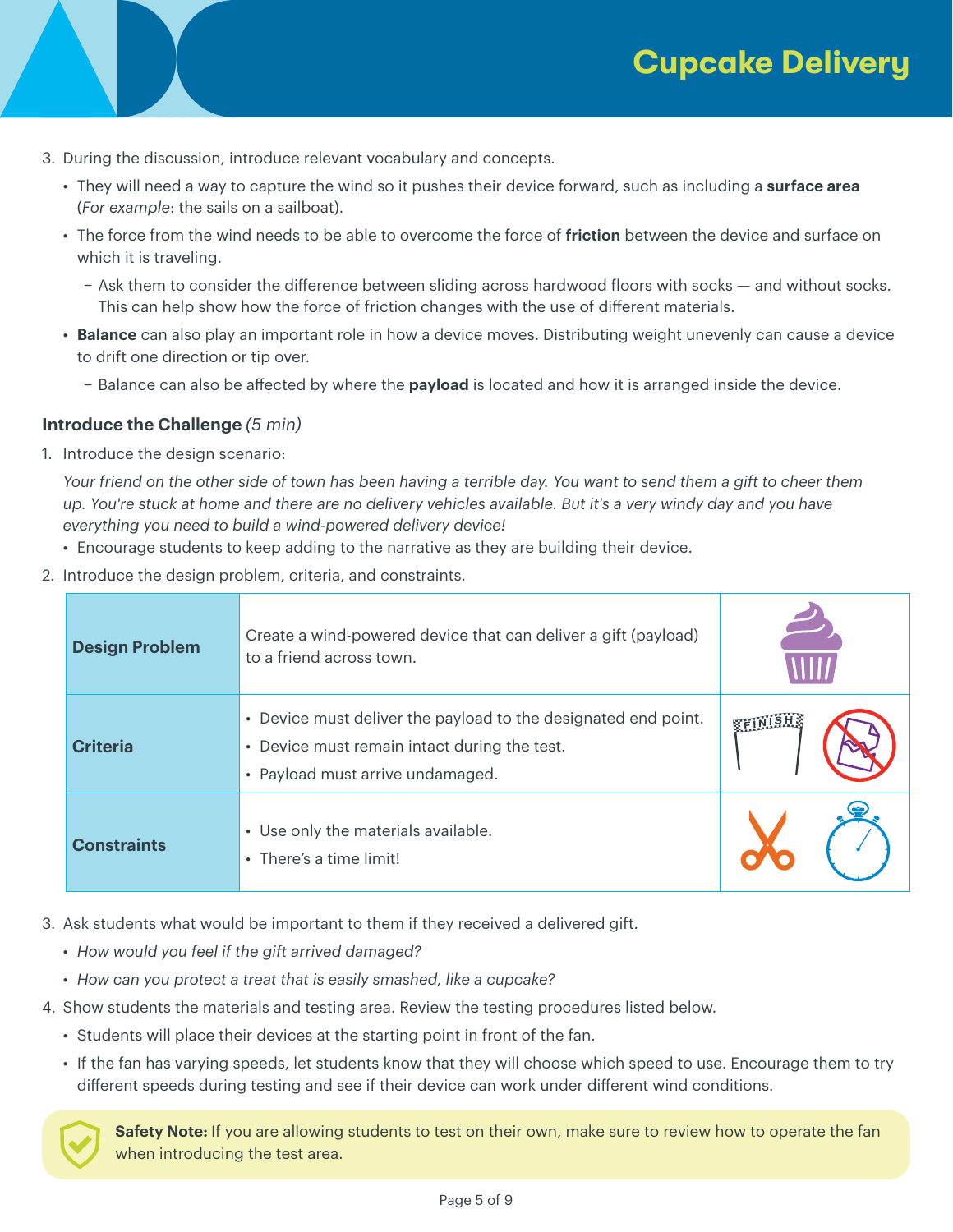# **Design Challenge**

**Prototype (Build and Test)** *(35 min)*

- 1. Divide students into teams of two or three.
- 2. Have teams collect materials. Ask teams to spend a few minutes exploring the materials and discussing their design ideas before they start building.
- 3. Pass out a gift (payload) to each team while they are exploring materials.
	- Remind students that they will need to consider how to keep it safe as they plan their device design.
- 4. Encourage testing early and often. If students feel stuck or think their design will not work, they may learn something from seeing their device in action.
	- Challenge students to test at least three times during the allotted time.
	- After each test, teams should briefly discuss what they need to adjust on their device for their next iteration based on what they observed during testing.
- 5. During the prototyping time, support teams with open ended **Prototyping Questions** to guide the process:

| <b>Just Getting Started</b>                    | • How will your device capture the wind? What materials could help you do this?<br>• How does your device keep the gift safe during travel?                                                                                                                                                                                                                                                                             |  |  |  |
|------------------------------------------------|-------------------------------------------------------------------------------------------------------------------------------------------------------------------------------------------------------------------------------------------------------------------------------------------------------------------------------------------------------------------------------------------------------------------------|--|--|--|
| <b>Problem-Solving</b><br><b>After Testing</b> | • Did your device drift towards the right or left? How can you adjust your device so it<br>travels in a straight line?<br>• How would increasing or decreasing the surface area affect the device's performance?<br>• Did the gift shift in the device or fall over during the test? How can you adjust the design<br>to keep it secure?<br>• How might friction at the bottom of your device be affecting your design? |  |  |  |
| <b>Pushing Design</b><br><b>Further</b>        | • Does your device work if you were to add or take away some weight? What changes<br>would you need to make, if any?<br>• How can you alter your device's design so it can transport multiple gifts safely?<br>• How can you alter your device's design so it can travel faster without compromising the<br>gift?                                                                                                       |  |  |  |

6. Encourage using key vocabulary and concepts as they discuss and reflect on testing.

- *Did the force of the wind help or hinder the device's performance?*
- *Do you think there was too much friction between the device and the surface?*
- *Does the weight of the gift make a difference where it is placed in the device?*

### **Adaptations**

Students often choose to design their devices with wheels, as these are usually the vehicles with which they are most familiar. However, wheels can be very challenging when designing wind-powered vehicles.

- Advanced engineers who want to include wheels can try creating an **axle** by connecting two round items to a long structural item at either end. The axle will need to be attached in such a way that it rotates freely, allowing the wheels to turn.
- Beginning engineers may want to stick with designing vehicles that slide, and focus on lowering the friction between the vehicle and the surface on which it is traveling.

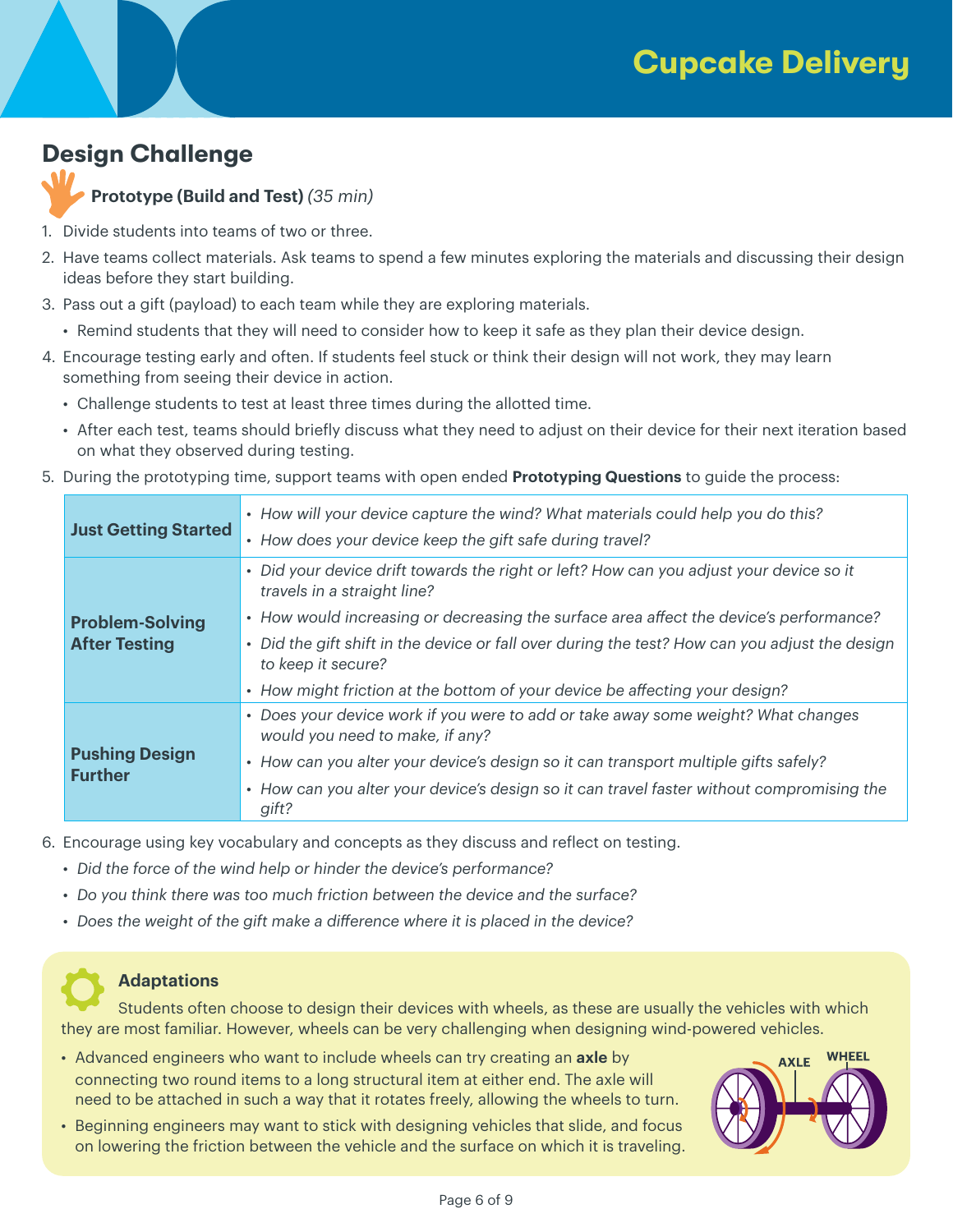# **Cupcake Delivery**



- 1. Have the teams take turns sharing how their device performed during testing. Possible **Sharing Questions** could include:
	- *What did you notice worked well during testing? What did not work well?*
	- *Did your device work as you intended?*
	- *Did anything happen to the gift during the ride?*
	- *How would you change your device if you had more time?*
- 2. After each team shares, invite the other students to give positive feedback on their designs and encourage them to share suggestions.



## **Debrief** *(5 min)*

- 1. Bring the conversation back to the concepts and what they learned. Possible **Debrief Questions** could include:
	- *What did you observe from your tests that helped you improve on your design?*
	- *How did you adjust your design so there was a balance between the weight distribution, friction, and wind speed?*
	- *Did the gift stay safe? Do you think your friend would be happy to receive the gift?*
	- *Did you make any changes to your design to keep the gift from being damaged?*



#### **Extensions**

With additional time, students can revise their designs and iterate with new criteria. Use the **Challenge Cards** included or try one of these specific extensions:

- Have students test their devices on other textured surfaces like carpet or, if possible, move outside and test on grass or concrete. Ask students what changes they would want to make to their devices to make them successful over different terrains.
- Discuss how changing the payload might affect their design. What if they were transporting something liquid, or very fragile items? Would the devices need different features?
- Have students run tests with different weight payloads. Fill small containers with items like marbles, paper clips, pennies, or dominos for the payload. Challenge students to design their devices so they can successfully transport items of different weight.



### **Tech Tips**

See our **[educator guides and videos](https://www.thetech.org/explore-dcl)** for more design challenge facilitation techniques. For this lesson check out:

- Prototyping Test, Reflect, Iterate (**[PDF](https://www.thetech.org/sites/default/files/techtip_prototyping.pdf)**, **[Video](https://www.youtube.com/watch?v=SVMY6xEAJBg&list=PLy9Z_P3t7XMAg1P2GOxb7yZMoWbyg4cwh&index=5)**)
- **[Unpacking Design Challenges \(Video\)](https://www.youtube.com/watch?reload=9&v=QjtCo0xa_6E&t=15s)**: Get more tips for leading a cupcake delivery design challenge.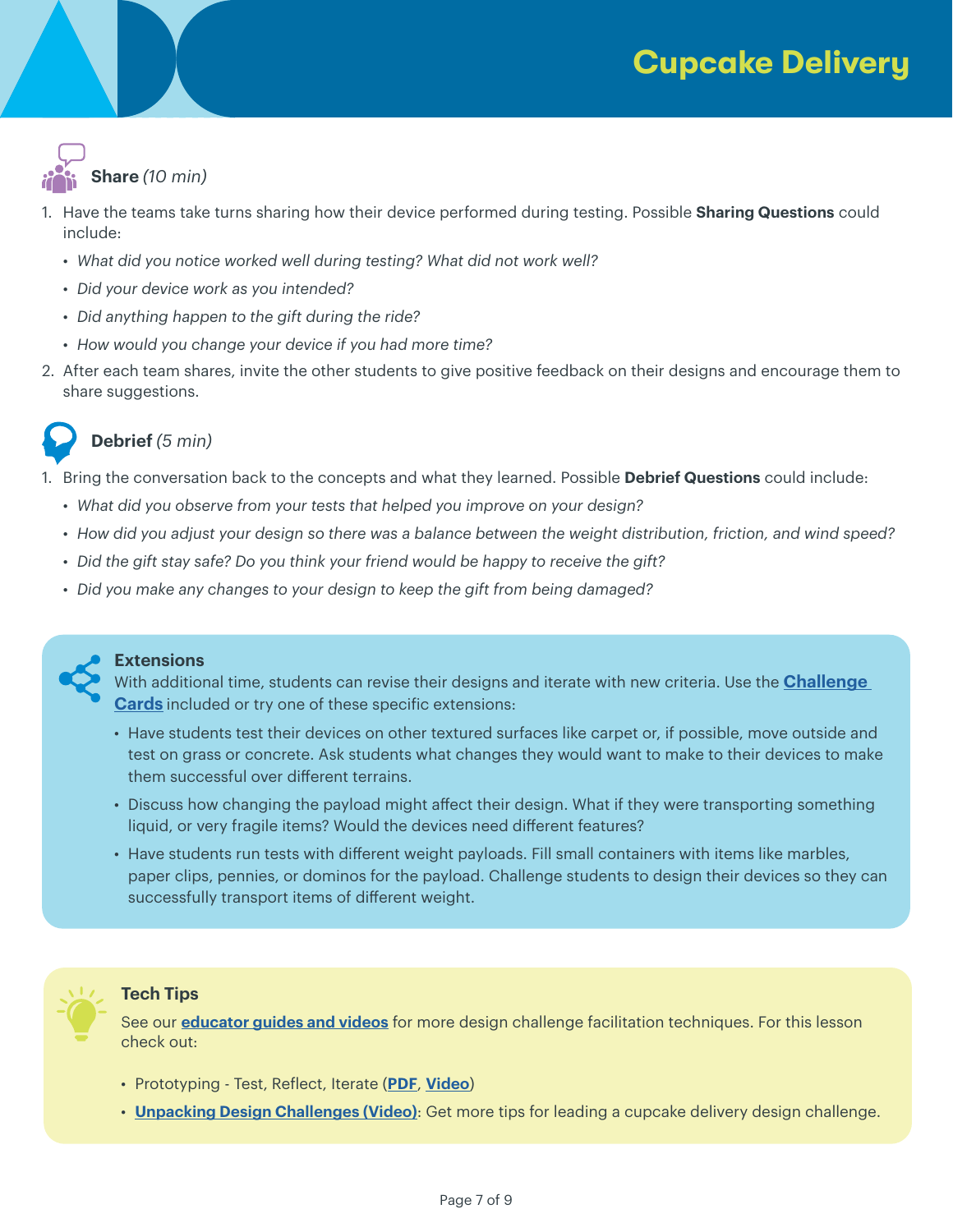### **Next Generation Science Standards**

|         | <b>Grades Standard Description</b> |            | <b>Description</b>                                                                                                                                     |
|---------|------------------------------------|------------|--------------------------------------------------------------------------------------------------------------------------------------------------------|
| $3 - 5$ | Performance<br>Expectation         | $3-PS2-1$  | Plan and conduct an investigation to provide evidence of the effect of<br>balanced and unbalanced forces on the motion of an object.                   |
| $3 - 5$ | Performance<br>Expectation         | $3-PS2-2$  | Make observations and/or measurements of an object's motion to provide<br>evidence that a pattern can be used to predict future motion.                |
| $3 - 5$ | Performance<br>Expectation         | 3-5-ETS1-2 | Generate and compare multiple possible solutions to a problem based on<br>how well each is likely to meet the criteria and constraints of the problem. |

### **Vocabulary**

For more tips on vocabulary and common engineering terms see our **[Tech Tip: The Language of Engineering](https://www.thetech.org/sites/default/files/techtip_languageofengineering-19.pdf)**.

- **Force:** The push or pull an object feels when it interacts with another object
- **Friction:** The force resisting the motion of two objects sliding against each other
- **Payload:** Item(s) being carried by the device
- **Surface area:** The area of the surface of an object
- **Balance:** An even distribution of weight
- **Axle:** A rod or shaft that rotates the wheels
- **User-centered design:** Iterative design process where designers focus on the users and their needs in each phase of the design process
- **Weight:** The force acting on an object due to gravity